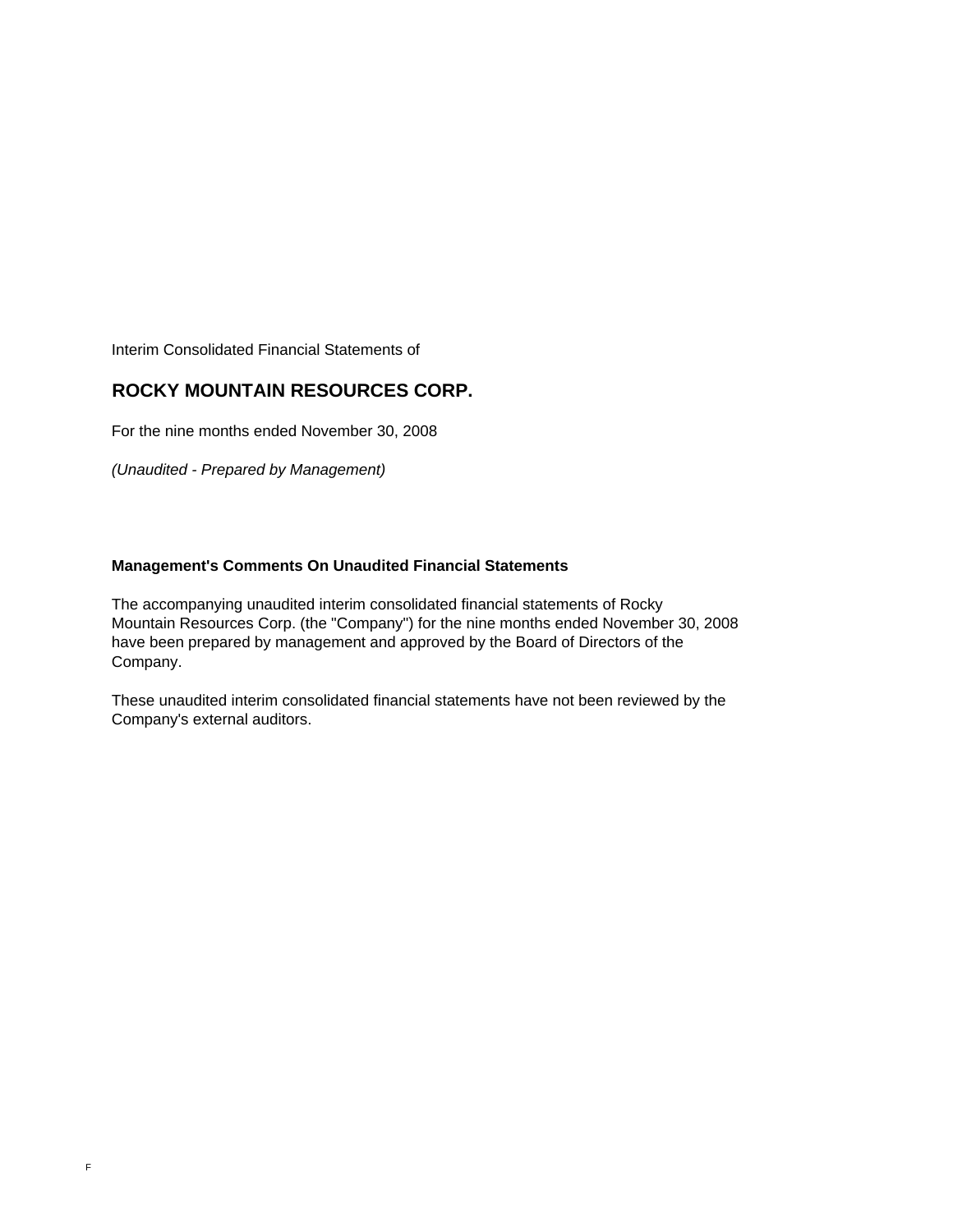# Rocky Mountain Resources Corp.

## Interim Consolidated Balance Sheets

*(Unaudited - Prepared by Management)*

|                                          | November 30<br>2008 | February 29<br>2008 |
|------------------------------------------|---------------------|---------------------|
| <b>ASSETS</b>                            |                     |                     |
| Current assets:                          |                     |                     |
| Cash                                     | \$<br>364,590       | 2,215,100           |
| Amounts receivable                       | 14,073              | 30,826              |
| Prepaid expenses                         | 7,316               | 5,020               |
|                                          | 385,979             | 2,250,946           |
| Equipment (Note 3)                       | 65,886              | 5,495               |
| <b>Reclamation bond</b>                  | 51,588              | 11,521              |
| Mineral properties (Note 4)              | 757,025             | 437,570             |
|                                          | \$1,260,478         | 2,705,532           |
| LIABILITIES AND SHAREHOLDERS' EQUITY     |                     |                     |
| <b>Current liabilities:</b>              |                     |                     |
| Accounts payable and accrued liabilities | \$<br>93,532        | 65,584              |
| Shareholders' equity:                    |                     |                     |
| Share capital (Note 5)                   | 4,416,820           | 4,224,531           |
| Contributed surplus                      | 395,561             | 320,504             |
| <b>Deficit</b>                           | (3,645,435)         | (1,905,087)         |
|                                          | 1,166,946           | 2,639,948           |
|                                          | \$1,260,478         | 2,705,532           |

See accompanying notes to consolidated financial statements.

Approved on behalf of the Board:

Signed: "Brian J. McAlister" Director

Signed: "Brian E. Bayley" **Director**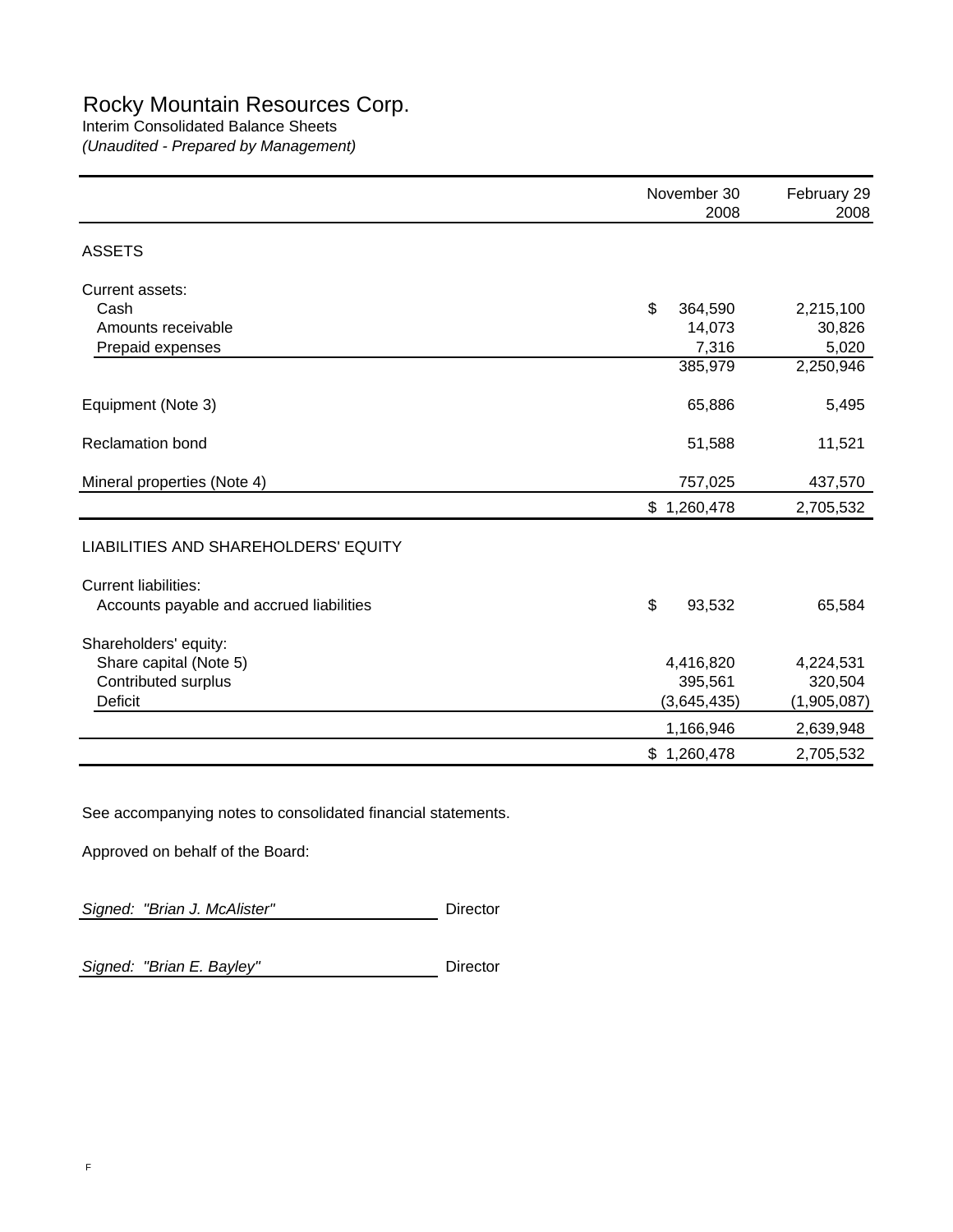## Rocky Mountain Resources Corp.

Interim Consolidated Statements of Loss and Deficit

*(Unaudited - Prepared by Management)*

|                                                         |     | Three months ended<br>November 30 |            | Nine months ended<br>November 30 |            |
|---------------------------------------------------------|-----|-----------------------------------|------------|----------------------------------|------------|
|                                                         |     | 2008                              | 2007       | 2008                             | 2007       |
| Mineral property expenditures (Note 4(b))               | \$  | 478,718                           | 286,171    | 993,778                          | 766,374    |
| Expenses:                                               |     |                                   |            |                                  |            |
| Audit and legal                                         |     | 16,097                            | 497        | 65,130                           | 24,828     |
| Consulting                                              |     | 25,756                            | ÷,         | 33,023                           |            |
| Depreciation                                            |     | 4,679                             | 309        | 8,541                            | 992        |
| Investor relations and shareholder information          |     | 40,174                            | 961        | 64,669                           | 2,381      |
| Office and sundry                                       |     | 10,633                            | 3,915      | 31,940                           | 8,576      |
| Office facilities and administrative services           |     | 18,229                            | 7,170      | 47,130                           | 23,903     |
| Salaries and benefits                                   |     | 97,076                            | 10,797     | 310,596                          | 33,723     |
| Stock-based compensation                                |     | 60,122                            |            | 124,145                          |            |
| Transfer agent, listing and filing fees                 |     | 1,834                             | 7,445      | 17,349                           | 10,880     |
| <b>Travel</b>                                           |     | 50,013                            | 962        | 85,285                           | 2,257      |
|                                                         |     | 324,613                           | 32,056     | 787,808                          | 107,540    |
| Other (income) expenses:                                |     |                                   |            |                                  |            |
| Interest income                                         |     | (3, 154)                          | (20, 300)  | (23, 548)                        | (37, 023)  |
| Foreign exchange                                        |     | (33, 702)                         | (7, 192)   | (89, 720)                        | 10,918     |
| Property review costs                                   |     | 1,471                             | 26,383     | 7,563                            | 78,706     |
| Mineral properties abandoned                            |     |                                   |            | 64,467                           |            |
|                                                         |     | (35, 385)                         | (1, 109)   | (41, 238)                        | 52,601     |
| Net loss and comprehensive loss for the period          |     | 767,946                           | 317,118    | 1,740,348                        | 926,515    |
| Deficit, beginning of period                            |     | 2,877,489                         | 1,084,420  | 1,905,087                        | 475,023    |
| Deficit, end of period                                  | \$. | 3,645,435                         | 1,401,538  | 3,645,435                        | 1,401,538  |
|                                                         |     |                                   |            |                                  |            |
| Basic and diluted loss per share                        | \$  | 0.05                              | 0.02       | 0.12                             | 0.07       |
| Weighted average number of<br>common shares outstanding |     | 14,671,876                        | 13,885,205 | 14,595,645                       | 12,442,508 |

See accompanying notes to consolidated financial statements.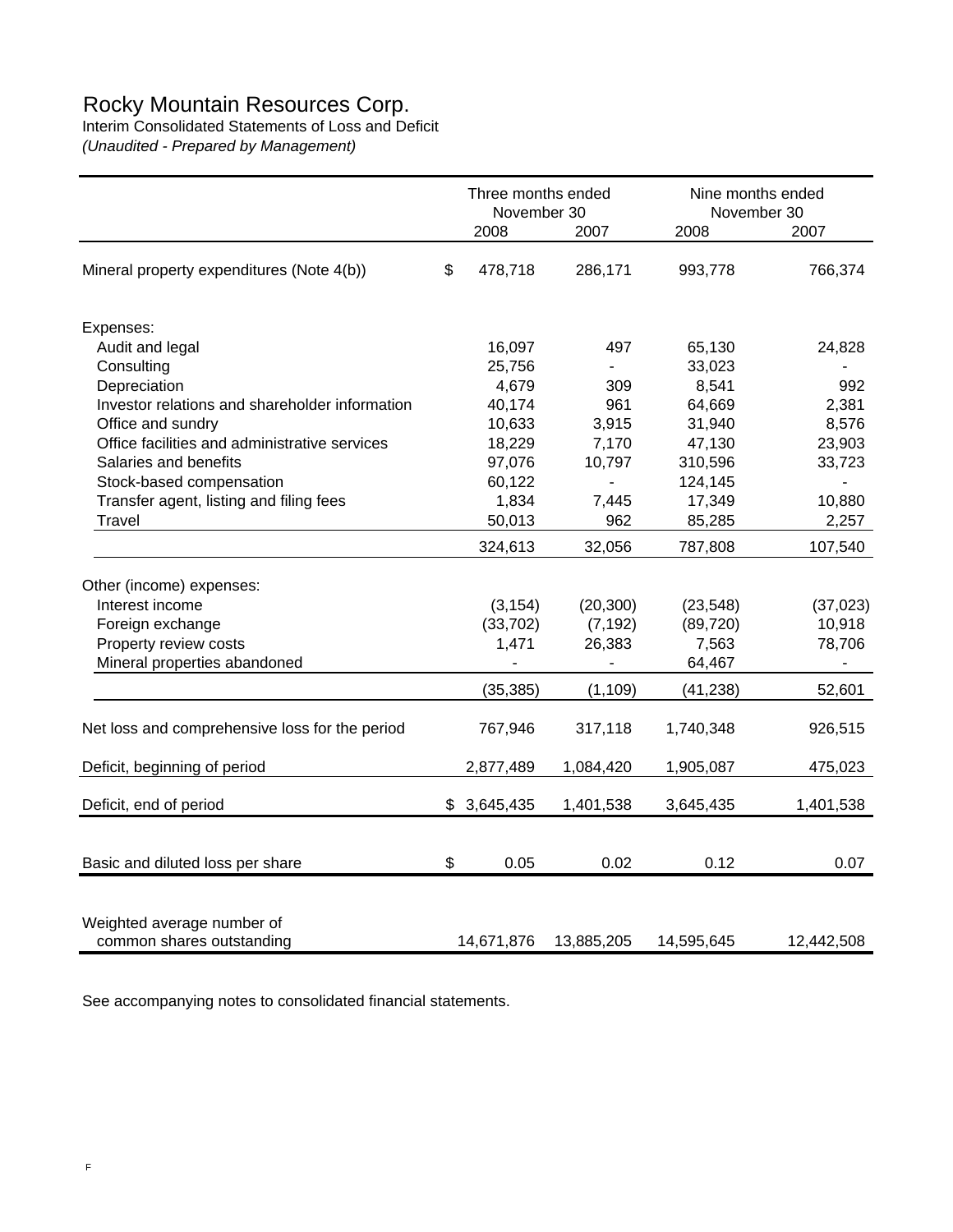## Rocky Mountain Resources Corp.

Interim Consolidated Statements of Cash Flow

*(Unaudited - Prepared by Management)*

|                                                                                  | Three months ended<br>November 30 |            | Nine months ended<br>November 30 |            |
|----------------------------------------------------------------------------------|-----------------------------------|------------|----------------------------------|------------|
|                                                                                  | 2008                              | 2007       | 2008                             | 2007       |
|                                                                                  |                                   |            |                                  |            |
| Cash provided by (used for):                                                     |                                   |            |                                  |            |
| Operating activities:                                                            |                                   |            |                                  |            |
| Loss for the period                                                              | \$<br>(767, 946)                  | (317, 118) | (1,740,348)                      | (926, 515) |
| Items not involving cash                                                         |                                   |            |                                  |            |
| Depreciation                                                                     | 4,679                             | 309        | 8,541                            | 992        |
| Mineral properties abandoned                                                     |                                   |            | 64,467                           |            |
| Stock-based compensation                                                         | 60,122                            |            | 124,145                          |            |
| Changes in non-cash working capital balances:                                    |                                   |            |                                  |            |
| Amounts receivable                                                               | (2,756)                           | 8,248      | 16,753                           | (14, 982)  |
| Prepaid expenses                                                                 | 6,069                             | 4,603      | (2, 296)                         | 39,210     |
| Accounts payable and accrued liabilities                                         | (44, 825)                         | (39, 421)  | 27,949                           | 14,427     |
|                                                                                  | (744,657)                         | (343, 379) | (1,500,789)                      | (886, 868) |
| Investing activities:                                                            |                                   |            |                                  |            |
| <b>Reclamation bonds</b>                                                         | (7, 298)                          |            | (40,067)                         | (11, 704)  |
| Purchase of equipment                                                            | (29, 207)                         |            | (68, 932)                        | (4,094)    |
| Mineral properties                                                               | (81, 277)                         | (70, 111)  | (383, 922)                       | (217, 375) |
|                                                                                  | (117, 782)                        | (70, 111)  | (492, 921)                       | (233, 173) |
|                                                                                  |                                   |            |                                  |            |
| Financing activities:                                                            |                                   |            |                                  |            |
| Issue of common shares                                                           |                                   | 2,394,172  |                                  | 2,227,480  |
| <b>Exercise of warrants</b>                                                      | 118,850                           | 14,700     | 143,200                          | 14,700     |
|                                                                                  | 118,850                           | 2,408,872  | 143,200                          | 2,242,180  |
| Increase (decrease) in cash                                                      | (743, 589)                        | 1,995,382  | (1,850,510)                      | 1,122,139  |
|                                                                                  |                                   |            |                                  |            |
| Cash, beginning of period                                                        | 1,108,179                         | 372,053    | 2,215,100                        | 1,245,296  |
| Cash, end of period                                                              | \$<br>364,590                     | 2,367,435  | 364,590                          | 2,367,435  |
|                                                                                  |                                   |            |                                  |            |
| Supplementary cash flow information:                                             |                                   |            |                                  |            |
| Cash amount of payments received (made):                                         |                                   |            |                                  |            |
| Interest received                                                                | \$<br>3,154                       | 20,300     | 23,548                           | 37,023     |
| Non-cash financing and investing activities:<br>Shares issued for financing fees |                                   | 225,000    |                                  | 225,000    |
| Fair value of agents' warrants                                                   |                                   | 85,700     |                                  | 85,700     |
| Fair value of warrants transferred to share                                      |                                   |            |                                  |            |
| capital from contributed surplus on exercise                                     |                                   |            |                                  |            |
| of warrants                                                                      | 40,742                            | 5,039      | 49,089                           | 5,039      |

See accompanying notes to consolidated financial statements.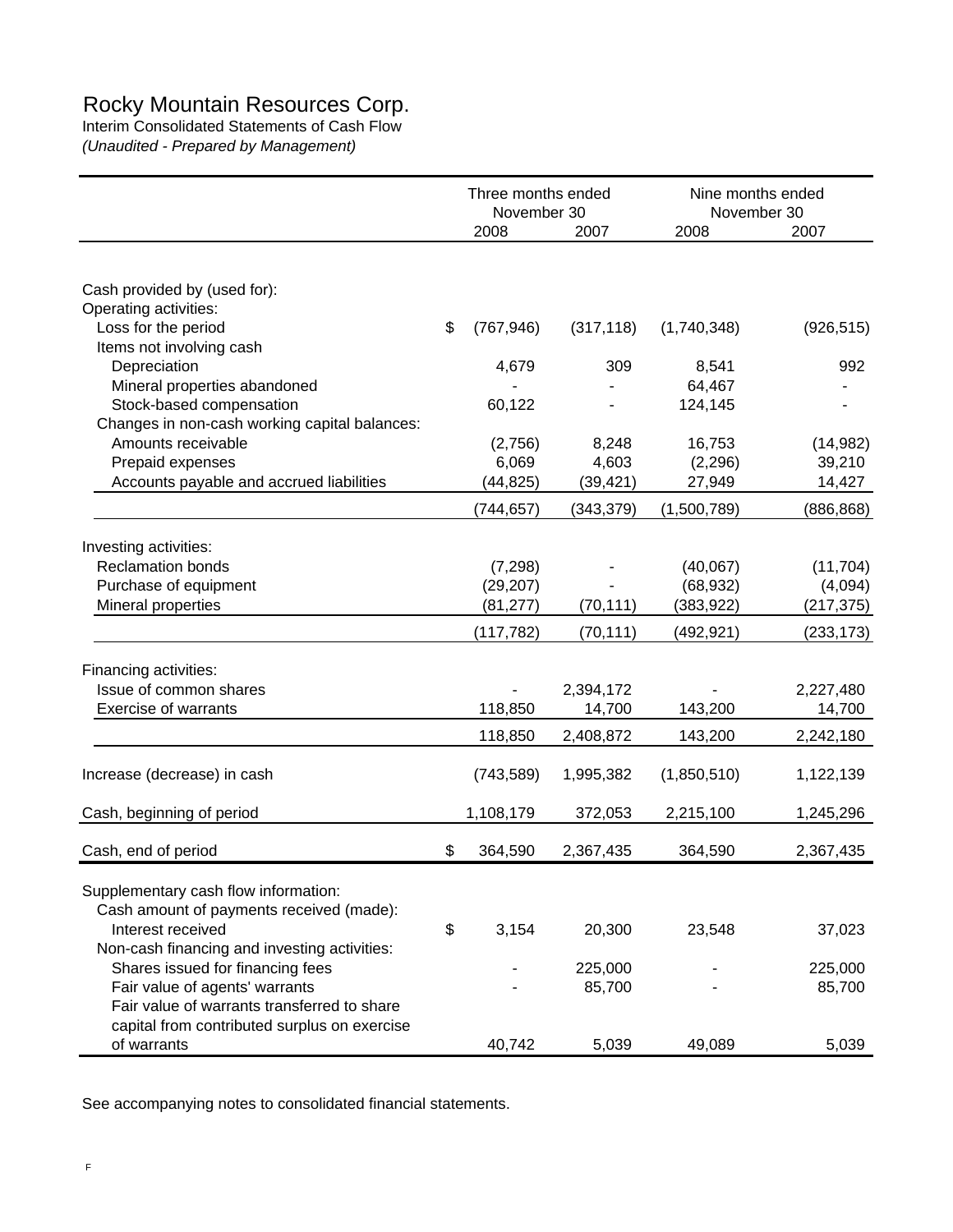l

1. Nature of operations and ability to continue as a going concern:

Rocky Mountain Resources Corp. is a public company whose shares trade on the TSX Venture Exchange ("TSX-V"). The Company is engaged principally in the acquisition, exploration and development of resource properties. The recovery of the Company's investment in resource properties and attainment of profitable operations is principally dependent upon financing being arranged by the Company to continue operations, explore and develop the resource properties and the discovery, development and sale of ore reserves. The outcome of these matters cannot presently be determined because they are contingent on future events.

These financial statements have been prepared in accordance with generally accepted accounting principles applicable to a going concern, which assumes that the Company will be able to meet its obligations and continue its operations for its next fiscal year. Realization values may be substantially different from carrying values as shown and these financial statements do not give effect to adjustments that would be necessary to the carrying values and classification of assets and liabilities should the Company be unable to continue as a going concern. At November 30, 2008, the Company had not yet achieved profitable operations, has accumulated losses of \$3,647,552 since inception, had working capital of \$292,446 and expects to incur further losses in the development of its business. The Company's ability to continue as a going concern is dependent upon its ability to generate future profitable operations and /or to obtain the necessary financing to meet its obligations and repay its liabilities arising from normal business operations when they come due. See Note 10 – Subsequent event.

#### 2. Basis of presentation:

These unaudited interim consolidated financial statements have been prepared in accordance with Canadian generally accepted accounting principles for interim financial statements. Accordingly, they do not include all of the information and footnotes required by generally accepted accounting principles for complete financial statements. In the opinion of management, the accompanying financial information reflects all adjustments, consisting primarily of normal and recurring adjustments considered necessary for fair presentation of the results for the interim period. Operating results for the nine months ended November 30, 2008 are not necessarily indicative of the results that may be expected for the year ending February 28, 2009. These interim consolidated financial statements follow the same accounting policies as set out in Note 3 to the audited consolidated financial statements of the Company for the year ended February 29, 2008, except that the Company has adopted the following CICA standards effective for the Company's first quarter commencing March 1, 2008:

#### Capital Disclosures

CICA Handbook Section 1535, Capital Disclosures, establishes standards for disclosing information about the Company's objectives, policies and processes for managing capital (See Note 9).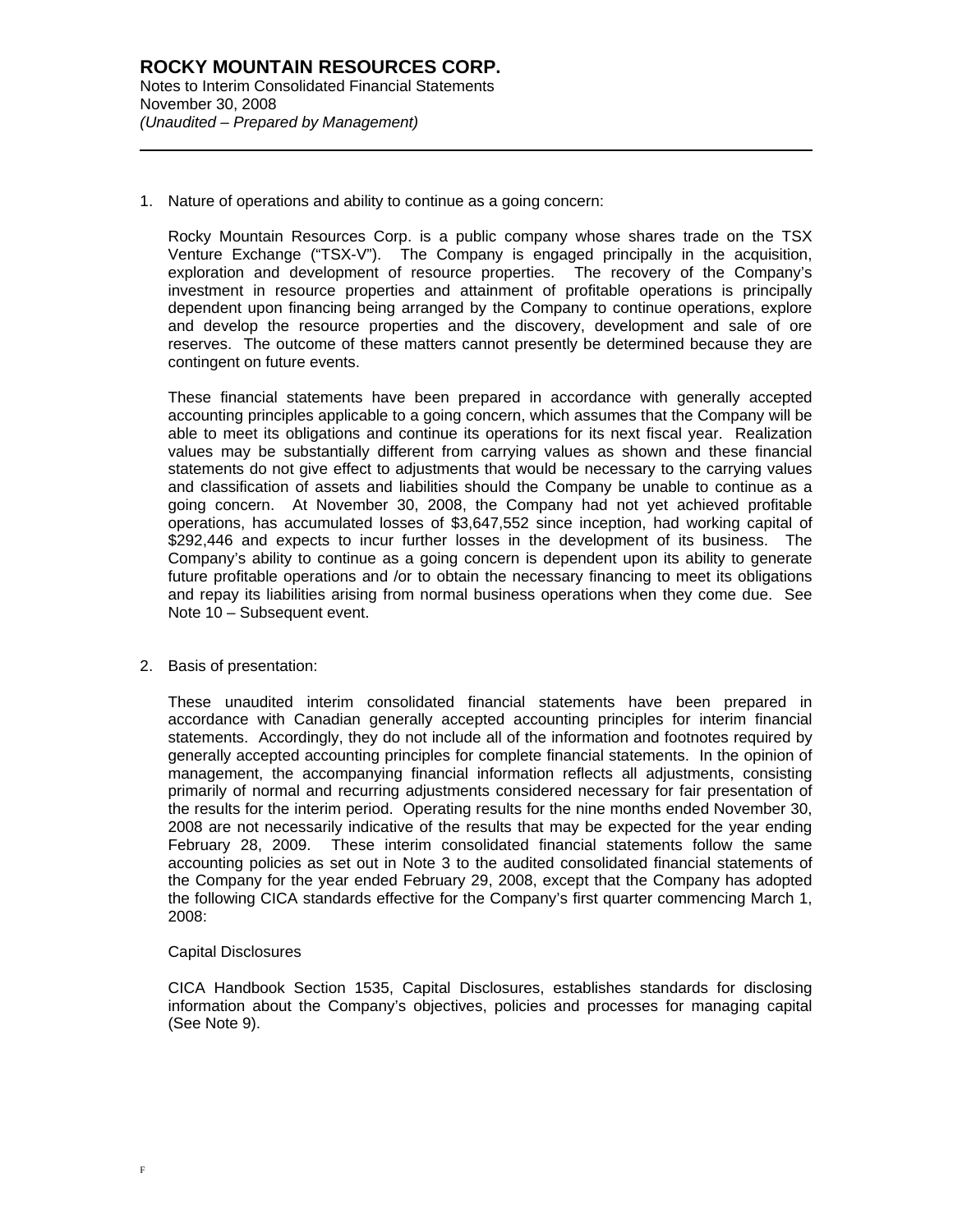Financial Instruments Disclosures

l

CICA Handbook Section 3862, Financial Instruments – Disclosures and Handbook Section 3863, Financial Instruments – Presentation, require entities to provide disclosure of quantitative and qualitative information in their financial statements that enable users to evaluate (a) the significance of financial instruments for the Company's financial position and performance; and (b) the nature and extent of risks arising from financial instruments to which the Company is exposed during the period and at the balance sheet date, and management's objectives, policies and procedures for managing such risks (See Note 8).

#### Assessing Going Concern

CICA Handbook Section 1400, General Standards on Financial Statements Presentation, has been amended to include requirements to assess and disclose a company's ability to continue as a going concern (See Note 1).

#### Future pronouncements

Convergence with International Financial Reporting Standards

In February 2008, The Canadian Accounting Standards Board confirmed that convergence to International Financial Reporting Standards ("IFRS") will be required in Canada. The Company will be required to report using IFRS beginning March 1, 2011 for interim and annual financial statements with appropriate comparative data from the prior year. The Company has begun the process of evaluating the impact of the change to IFRS.

#### Goodwill and intangible assets

The AcSB issued CICA Handbook Section 3064, which replaces Section 3062, Goodwill and Other Intangible Assets, and Section 3450, Research and Development Cost. This new section establishes standards for the recognition, measurement, presentation and disclosure of goodwill subsequent to its initial recognition of intangible assets. Standards concerning goodwill remain unchanged from the standards included in the previous Section 3062. This section applies to interim and annual financial statements relating to fiscal years beginning on or after October 1, 2008.

#### 3. Equipment:

|                  | February 29,<br>2008 | Additions | November 31,<br>2008 |
|------------------|----------------------|-----------|----------------------|
| Field equipment  |                      |           |                      |
| Cost             | \$3,700              | 27,255    | \$30,955             |
| Depreciation     | (1,039)              | (1,881)   | (2,920)              |
| Office equipment |                      |           |                      |
| Cost             | 4.094                | 41.677    | 45.771               |
| Depreciation     | (1,260)              | (6,660)   | (7,920)              |
| Total            | \$5,495              | \$60,391  | \$65,886             |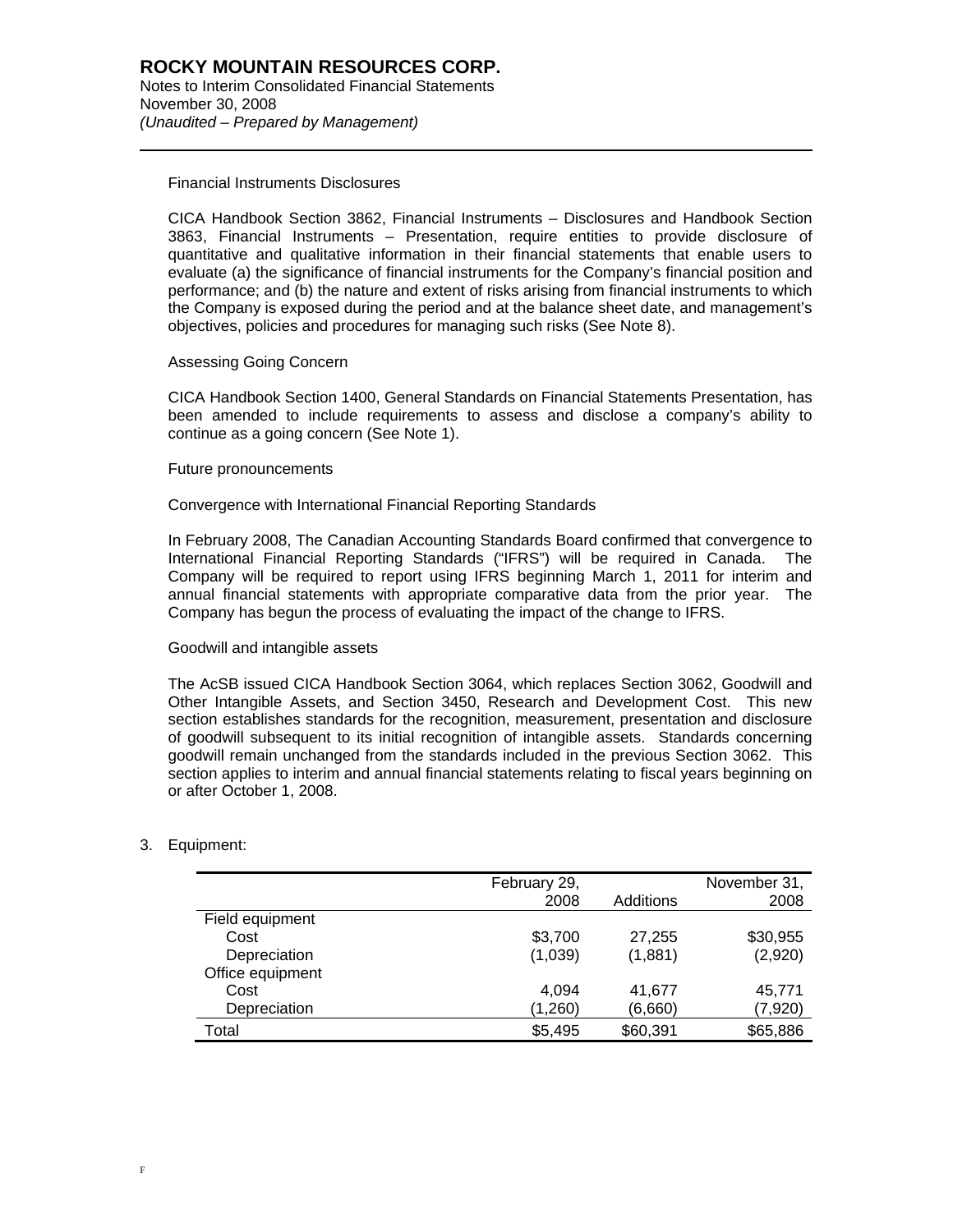4. Mineral properties:

l

(a) The summary of mineral property acquisition costs is as follows:

|                             | February 29, |           |             | November 30, |
|-----------------------------|--------------|-----------|-------------|--------------|
|                             | 2008         | Additions | Written-off | 2008         |
| Gibellini, Nevada, USA      | \$369,347    | \$126,452 |             | \$495,799    |
| Goodsprings, Nevada, USA    | \$38,130     | \$26,337  | \$(64,467)  |              |
| Paris Foothills, Idaho, USA | \$30,093     | \$227,616 |             | \$257,709    |
| Other Regional              | ۰            | \$3,517   |             | \$3,517      |
| Total                       | \$437,570    | \$383,922 | \$(64,467)  | \$757,025    |
|                             |              |           |             |              |

(b) The details of exploration expenditures incurred and expensed on the Company's mineral properties during the nine month periods ended November 30, 2008 and 2007 are as follows:

|                                      |           |             | Paris     | Other    |           |
|--------------------------------------|-----------|-------------|-----------|----------|-----------|
|                                      | Gibellini | Goodsprings | Foothills | Regional | Total     |
|                                      | \$        | S           | \$        | S        | \$        |
| <b>Exploration expenditures:</b>     |           |             |           |          |           |
| Assays and analysis                  | 16,813    | 6,403       | 25,726    |          | 48,942    |
| Drilling                             | 121,207   |             | 182,163   |          | 303,370   |
| Engineering and consulting           | 34,891    | 10,240      | 141,076   |          | 186,207   |
| Equipment rental                     | 13,230    | 3,221       | 4,461     |          | 20,912    |
| Field office and supplies            | 9,463     | 388         | 23,615    |          | 33,466    |
| Insurance                            | 5,070     |             | 5,070     |          | 10,140    |
| Metallurgy                           | 34,204    |             | 37,342    |          | 71,546    |
| Property maintenance and taxes       | 20,311    | 1,798       | 9,994     | 709      | 32,812    |
| Reclamation                          | 16,157    |             |           |          | 16,157    |
| Reproduction and drafting            | 7,362     |             | 12,172    |          | 19,534    |
| Scoping study                        | 200,100   |             |           |          | 200,100   |
| Travel and accommodation             | 14,922    | 1,941       | 31,838    | 1,891    | 50,592    |
|                                      | 493,730   | 23,991      | 473,457   | 2,600    | 993,778   |
| Cumulative exploration expenditures, |           |             |           |          |           |
| February 29, 2008                    | 724,421   | 58,766      | 8,864     |          | 792,051   |
| Cumulative exploration expenditures, |           |             |           |          |           |
| November 30, 2008                    | 1,218,151 | 82,757      | 482,321   | 2,600    | 1,785,829 |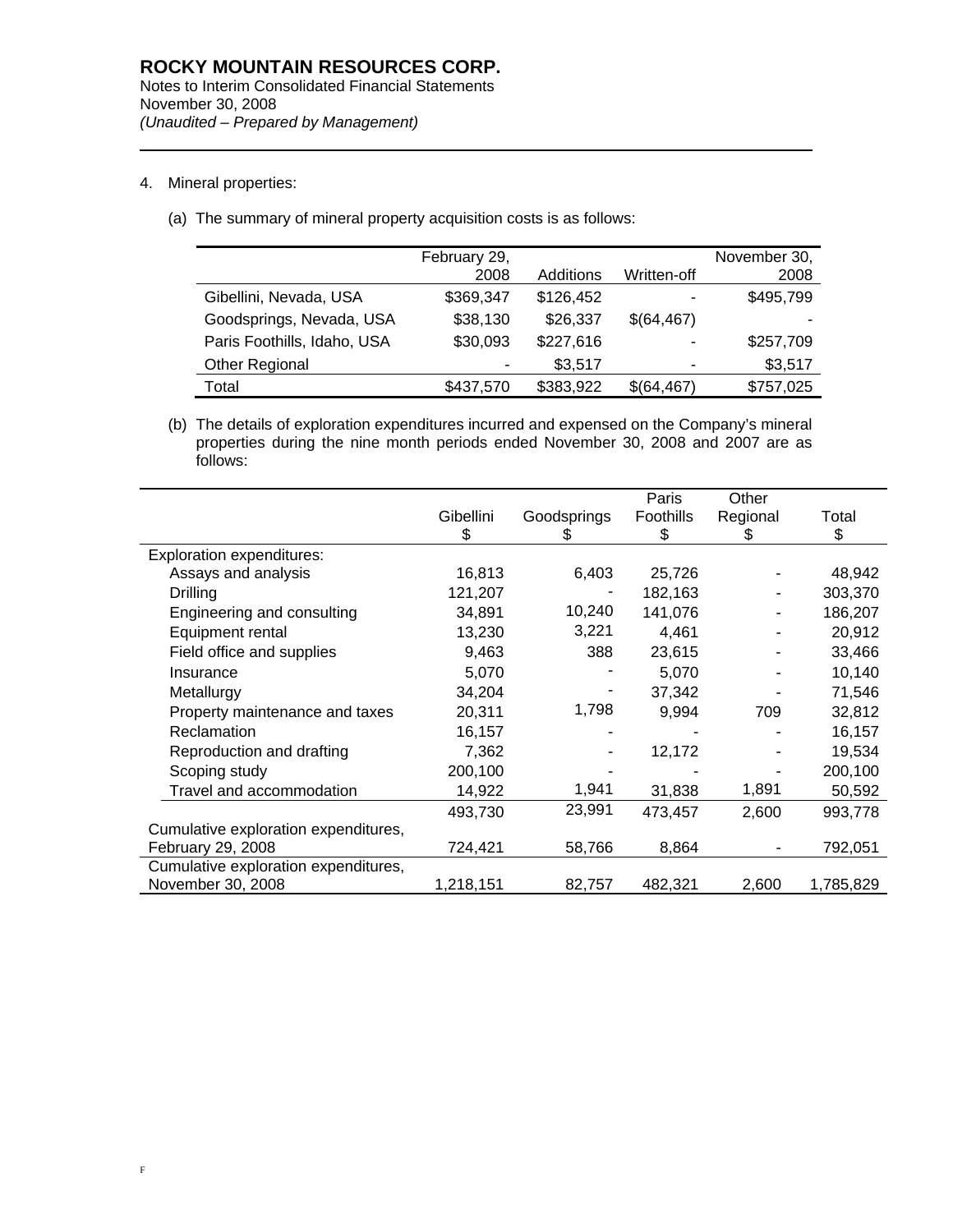## **ROCKY MOUNTAIN RESOURCES CORP.**

Notes to Interim Consolidated Financial Statements November 30, 2008 *(Unaudited – Prepared by Management)* 

|                                      | Gibellini | Goodsprings | Lake Owen | Total     |
|--------------------------------------|-----------|-------------|-----------|-----------|
| <b>Exploration expenditures:</b>     |           |             |           |           |
| Assays and analysis                  | \$58,763  | 451         | 81,008    | 140,222   |
| Drilling                             | 212,544   |             |           | 212,544   |
| Engineering and consulting           | 87,907    | 4,090       | 67,142    | 159,139   |
| Environmental consulting             | 660       |             | 1,458     | 2,118     |
| Field office and supplies            | 21,101    | 91          | 7,240     | 28,432    |
| Labour                               | 3,706     |             | 27,789    | 31,495    |
| Legal                                | 2,134     | 4,679       |           | 6,813     |
| Property maintenance and taxes       | 24,273    | 32,396      | 82,377    | 139,046   |
| Reproduction and drafting            | 4,475     | 1,134       | 244       | 5,853     |
| Travel and accommodation             | 18,022    | 736         | 21,954    | 40,712    |
|                                      | 433,585   | 43,577      | 289,212   | 766,374   |
| Cumulative exploration expenditures, |           |             |           |           |
| February 28, 2007                    | 231,098   |             | 129,914   | 361,012   |
| Cumulative exploration expenditures  |           |             |           |           |
| November 30, 2007                    | \$664.683 | 43.577      | 419,126   | 1,127,386 |

#### 5. Share capital:

l

(a) Authorized:

Unlimited number of common shares without par value.

#### (b) Issued:

|                                                                      | Number of<br><b>Shares</b> | <b>Stated Amount</b>   |
|----------------------------------------------------------------------|----------------------------|------------------------|
| Balance, February 29, 2008<br>Issued on exercise of agents' warrants | 14.549.950<br>143.200      | \$4,224,531<br>192,289 |
| Balance, November 30, 2008                                           | 14,693,150                 | \$4,416,820            |

Of the issued and outstanding common shares, 1,987,500 shares are held in escrow pursuant to the requirements of the TSX-V, to be released in accordance with TSX-V policies.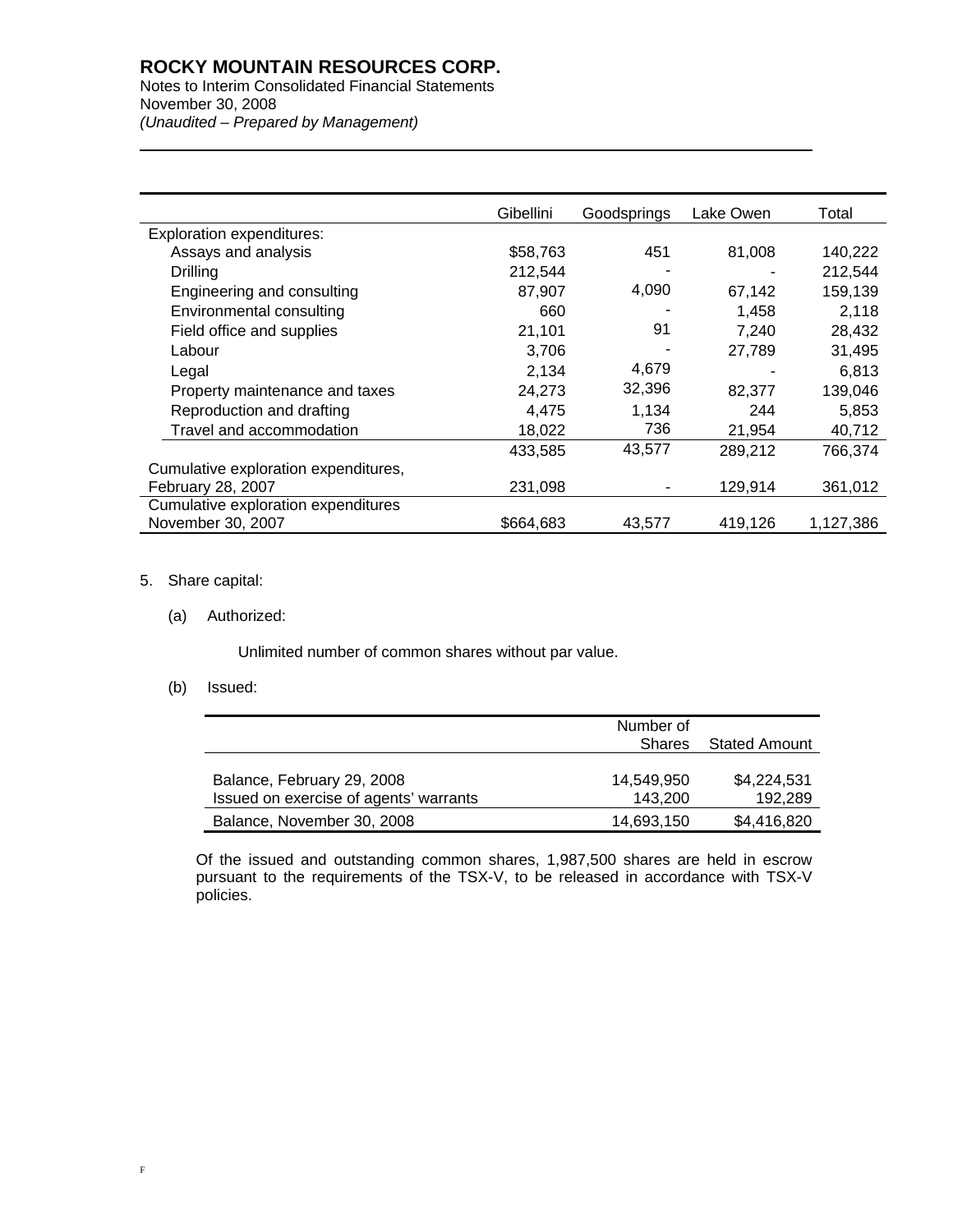(c) Share purchase options:

l

The continuity of share purchase options is as follows:

|                                 | Exercise | Balance,<br>February 29, |         |           | Balance.<br>November 30, |
|---------------------------------|----------|--------------------------|---------|-----------|--------------------------|
| <b>Expiry Date</b>              | price    | 2008                     | Granted | Exercised | 2008                     |
| February 12, 2013               | \$1.30   | 690,000                  |         |           | 690,000                  |
| October 16, 2013                | \$1.00   | -                        | 100,000 |           | 100,000                  |
|                                 |          | 690,000                  | 100,000 |           | 790,000                  |
|                                 |          |                          |         |           |                          |
| Stock options exercisable       |          |                          |         |           | 340,000                  |
|                                 |          |                          |         |           |                          |
| Weighted average exercise price |          | \$1.30                   | \$1.00  |           | \$1.26                   |

On February 12, 2008, the Company granted 690,000 options exercisable on or before February 12, 2013 at a price of \$1.30 per share. Of these options, 650,000 were subject to vesting provisions (40% vested on the grant date and 20% will vest on each of the next three anniversaries from the date of grant). The Company recorded a stock-based compensation expense of \$28,842 during the current period.

On October 16, 2008, the Company granted 100,000 options exercisable on or before October 16, 2013 at a price of \$1.00 per share. These options are subject to vesting provisions (40% vested on the grant date and 20% will vest on each of the next three anniversaries from the date of grant). The Company recorded a stock-based compensation expense of \$31,280 during the current period.

(d) Agents warrants:

Warrants outstanding at November 30, 2008 are as follows:

|                    | Exercise | Balance,<br>February 29, |                |          | Balance,<br>November 30, |
|--------------------|----------|--------------------------|----------------|----------|--------------------------|
| <b>Expiry Date</b> | price    | 2008                     | Exercised      | Expired  | 2008                     |
| September 18, 2008 | \$1.00   | 154,050                  | (143.200)      | (10,850) | -                        |
| Weighted average   |          |                          |                |          |                          |
| exercise price     |          | \$1.00                   | $\blacksquare$ | ۰        | -                        |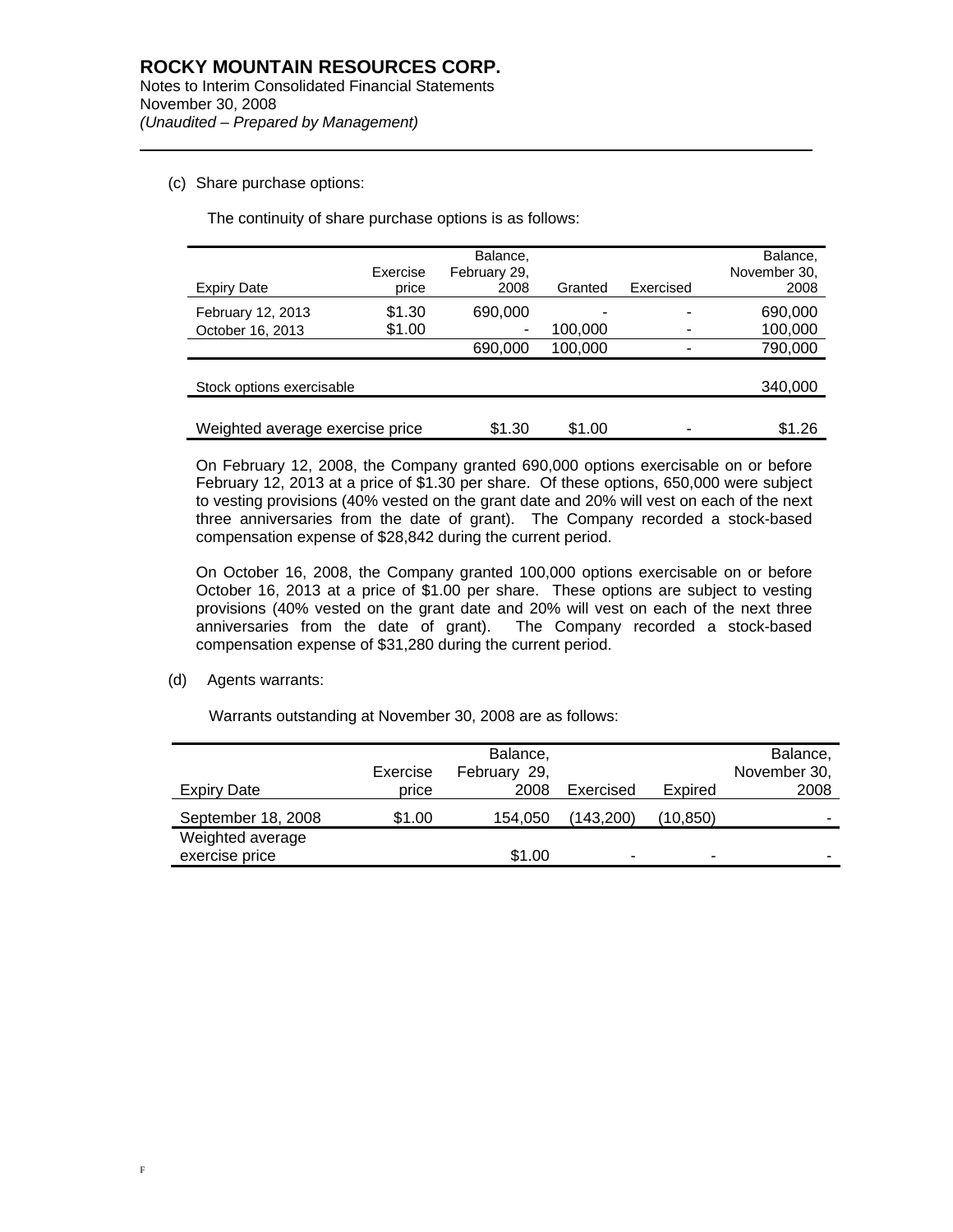#### (e) Contributed surplus:

l

The continuity of contributed surplus is as follows:

|                                                             | Number of |           |           | Amounts  |           |
|-------------------------------------------------------------|-----------|-----------|-----------|----------|-----------|
|                                                             | Options   | Warrants  | Options   | Warrants | Total     |
| Balance, February 29, 2008                                  | 690,000   | 154.050   | \$267,696 | \$52,808 | \$320.504 |
| Granted during the period                                   | 100.000   |           | 31,280    |          | 31,280    |
| Amortized during the period<br>Exercised during the period, |           |           | 92.866    |          | 92,866    |
| credited to share capital                                   |           | (143,200) |           | (49,089) | (49,089)  |
| Expired during the period                                   |           | (10,850)  |           |          |           |
| Balance, August 31, 2008                                    | 790.000   |           | \$391,842 | 3.719    | \$395,561 |

6. Related party transactions:

Related party transactions not otherwise disclosed on these financial statements consist of:

- (a) Office facilities and administrative services of \$36,000 to a company with a director and two officers in common;
- (b) Rent of \$400 to a director of the Company.
- (c) Accounts payable to a company with a director and two officers in common of \$5,679.

The above transactions were in the normal course of business and were measured at the exchange amount which is the amount agreed to by the related parties.

#### 7. Segment disclosures:

The Company considers itself to operate in a single segment, being mineral exploration and development. Geographic information is as follows:

|                      | Canada    | <b>United States</b> | Total     |
|----------------------|-----------|----------------------|-----------|
|                      |           |                      |           |
| November 30, 2008:   |           |                      |           |
| Loss from operations | \$258,189 | 1.482.159            | 1,740,348 |
| Identifiable assets  | 220,175   | 1,040,304            | 1,260,479 |
| November 30, 2007:   |           |                      |           |
| Loss from operations | \$8,000   | 918,515              | 926,515   |
| Identifiable assets  | 2,213,082 | 657,656              | 2,870,738 |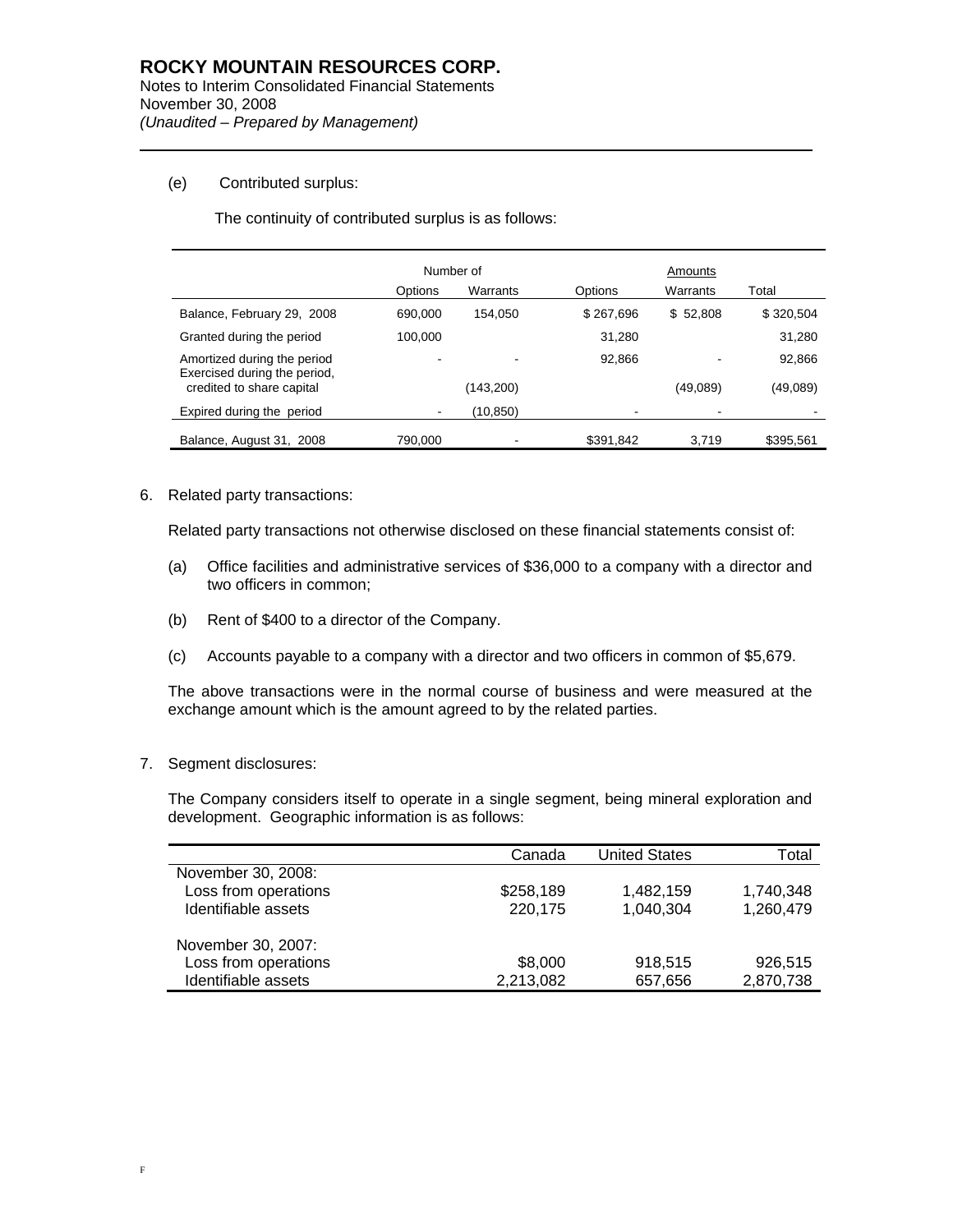#### 8. Management of financial risk:

The Company's financial instruments are exposed to certain financial risks, including currency risk, credit risk, liquidity risk, interest risk and price risk.

#### (a) Currency risk

l

The Company is exposed to the financial risk related to the fluctuation of foreign exchange rates. The Company operates in Canada and United States. A significant change in the currency exchange rates between the Canadian dollar relative to the U.S. dollar could have an effect on the Company's results of operations, financial position or cash flows. The Company has not hedged its exposure to currency fluctuations. The net exposure in financial instruments as at November 30, 2008 is not material.

(b) Credit risk

Credit risk is the risk of an unexpected loss if a third party to a financial instrument fails to meet its contractual obligations.

The Company's cash and cash equivalents are held through a large Canadian financial institution. These instruments mature at various dates over the current operating period and are normally for periods three months or less.

(c) Liquidity risk

The Company manages liquidity risk by maintaining adequate cash balances in order to meet short and long term business requirements. The Company believes that these sources will be sufficient to cover its cash requirements for the upcoming year. The Company's cash is invested in liquid investments with quality financial institutions and is available on demand for the Company's programs and is not invested in any asset backed commercial paper.

(d) Interest rate risk

Interest rate risk is the risk that the fair value or future cash flows of a financial instrument will fluctuate because of changes in market interest rates.

The risk that the Company will realize a loss as a result of a decline in the fair market value of the short-term investments included in cash and cash equivalents is limited because these investments are generally held to maturity.

(e) Price risk

Although the Company is not in production, the nature of the project potentially exposes the Company to price risk with respect to commodity prices. The Company monitors commodity prices to determine the appropriate course of action to be taken by the Company.